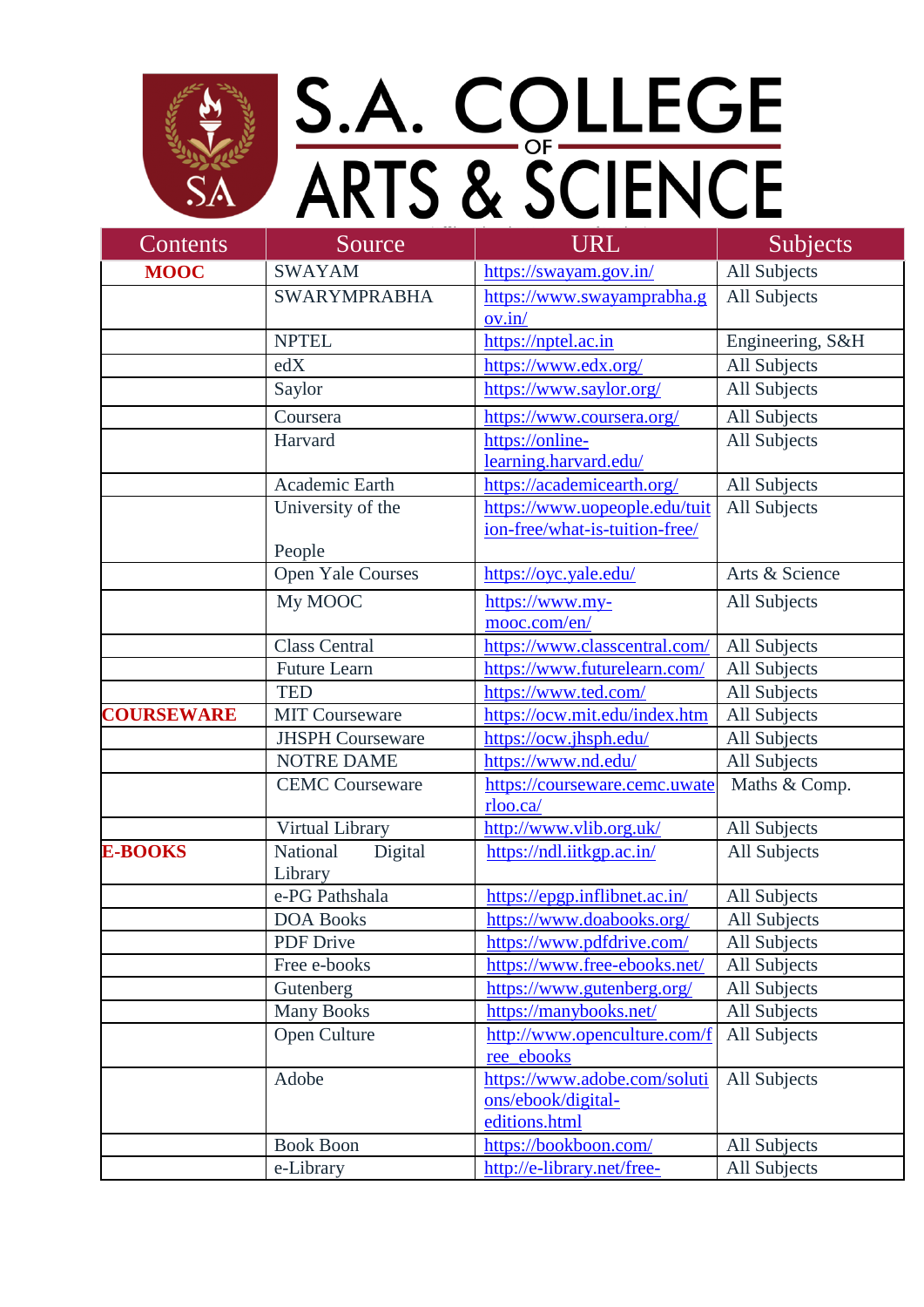

## S.A. COLLEGE<br>ARTS & SCIENCE

| Contents          | Source                  | <b>URL</b>                        | <b>Subjects</b>     |
|-------------------|-------------------------|-----------------------------------|---------------------|
| <b>MOOC</b>       | <b>SWAYAM</b>           | https://swayam.gov.in/            | All Subjects        |
|                   | <b>SWARYMPRABHA</b>     | https://www.swayamprabha.g        | All Subjects        |
|                   |                         | ov.in/                            |                     |
|                   | <b>NPTEL</b>            | https://nptel.ac.in               | Engineering, S&H    |
|                   | edX                     | https://www.edx.org/              | All Subjects        |
|                   | Saylor                  | https://www.saylor.org/           | All Subjects        |
|                   | Coursera                | https://www.coursera.org/         | All Subjects        |
|                   | Harvard                 | https://online-                   | All Subjects        |
|                   |                         | learning.harvard.edu/             |                     |
|                   | Academic Earth          | https://academicearth.org/        | All Subjects        |
|                   | University of the       | https://www.uopeople.edu/tuit     | All Subjects        |
|                   |                         | ion-free/what-is-tuition-free/    |                     |
|                   | People                  |                                   |                     |
|                   | Open Yale Courses       | https://oyc.yale.edu/             | Arts & Science      |
|                   | My MOOC                 | https://www.my-                   | All Subjects        |
|                   |                         | mooc.com/en/                      |                     |
|                   | <b>Class Central</b>    | https://www.classcentral.com/     | All Subjects        |
|                   | <b>Future Learn</b>     | https://www.futurelearn.com/      | All Subjects        |
|                   | <b>TED</b>              | https://www.ted.com/              | All Subjects        |
| <b>COURSEWARE</b> | <b>MIT Courseware</b>   | https://ocw.mit.edu/index.htm     | All Subjects        |
|                   | <b>JHSPH Courseware</b> | https://ocw.jhsph.edu/            | All Subjects        |
|                   | <b>NOTRE DAME</b>       | https://www.nd.edu/               | All Subjects        |
|                   | <b>CEMC Courseware</b>  | https://courseware.cemc.uwate     | Maths & Comp.       |
|                   |                         | rloo.ca/                          |                     |
|                   | Virtual Library         | http://www.vlib.org.uk/           | All Subjects        |
|                   |                         | ebook.htm                         |                     |
|                   | Planet                  | https://www.planetebook.com/      | Literature          |
|                   | <b>PDF</b> Books        | https://pdfbooks.co.za/           | All Subjects        |
|                   | e-Book Lobby            | http://www.ebooklobby.com/        | Arts & Science      |
|                   | <b>BAEN</b>             | https://www.baen.com/allbook      | All Subjects        |
|                   |                         | s/                                |                     |
|                   | <b>Book Yards</b>       | https://www.bookyards.com/e       | All Subjects        |
|                   |                         | n/welcome                         |                     |
|                   | <b>SCRIBD</b>           | https://www.scribd.com/           | All Subjects        |
|                   | <b>Computer Books</b>   | http://freecomputerbooks.com/     | Computer            |
|                   | <b>Get Free Books</b>   | https://www.getfreeebooks.co      | All Subjects        |
|                   |                         | m/                                |                     |
|                   | Open Library            | https://openlibrary.org/          | All Subjects        |
|                   | Archive                 | https://archive.org/details/texts | All Subjects        |
|                   | Free Book               | http://www.freebookspot.es/       | <b>All Subjects</b> |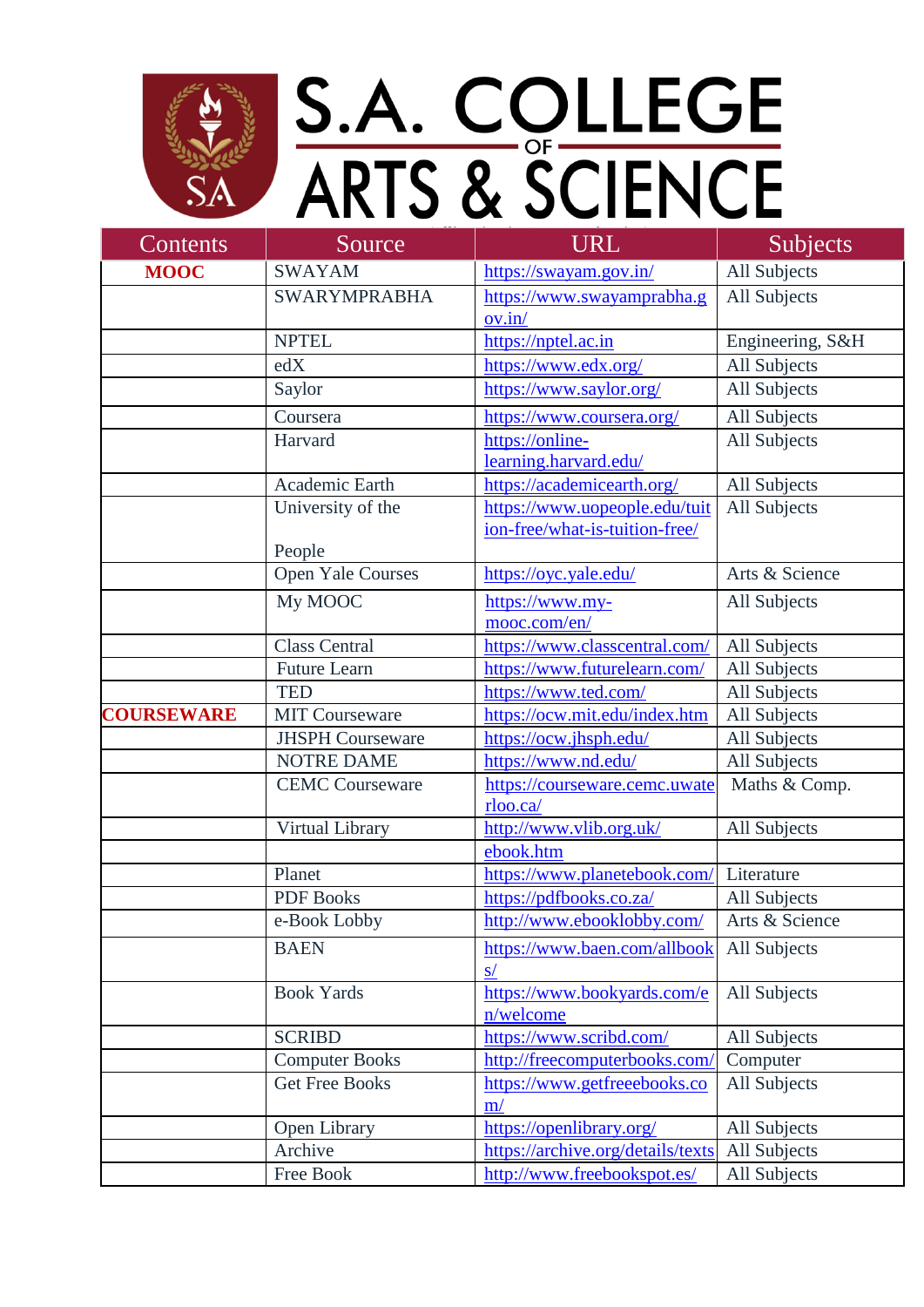

## S.A. COLLEGE<br>ARTS & SCIENCE

| Contents          | Source                    | <b>URL</b>                       | Subjects         |
|-------------------|---------------------------|----------------------------------|------------------|
| <b>MOOC</b>       | <b>SWAYAM</b>             | https://swayam.gov.in/           | All Subjects     |
|                   | <b>SWARYMPRABHA</b>       | https://www.swayamprabha.g       | All Subjects     |
|                   |                           | ov.in/                           |                  |
|                   | <b>NPTEL</b>              | https://nptel.ac.in              | Engineering, S&H |
|                   | edX                       | https://www.edx.org/             | All Subjects     |
|                   | Saylor                    | https://www.saylor.org/          | All Subjects     |
|                   | Coursera                  | https://www.coursera.org/        | All Subjects     |
|                   | Harvard                   | https://online-                  | All Subjects     |
|                   |                           | learning.harvard.edu/            |                  |
|                   | Academic Earth            | https://academicearth.org/       | All Subjects     |
|                   | University of the         | https://www.uopeople.edu/tuit    | All Subjects     |
|                   |                           | ion-free/what-is-tuition-free/   |                  |
|                   | People                    |                                  |                  |
|                   | <b>Open Yale Courses</b>  | https://oyc.yale.edu/            | Arts & Science   |
|                   | My MOOC                   | https://www.my-                  | All Subjects     |
|                   |                           | mooc.com/en/                     |                  |
|                   | <b>Class Central</b>      | https://www.classcentral.com/    | All Subjects     |
|                   | <b>Future Learn</b>       | https://www.futurelearn.com/     | All Subjects     |
|                   | <b>TED</b>                | https://www.ted.com/             | All Subjects     |
| <b>COURSEWARE</b> | <b>MIT Courseware</b>     | https://ocw.mit.edu/index.htm    | All Subjects     |
|                   | <b>JHSPH Courseware</b>   | https://ocw.jhsph.edu/           | All Subjects     |
|                   | <b>NOTRE DAME</b>         | https://www.nd.edu/              | All Subjects     |
|                   | <b>CEMC Courseware</b>    | https://courseware.cemc.uwate    | Maths & Comp.    |
|                   |                           | rloo.ca/                         |                  |
|                   | Virtual Library           | http://www.vlib.org.uk/          | All Subjects     |
|                   | <b>ISSUU</b>              | https://issuu.com/               | All Subjects     |
|                   | <b>Bookspics</b>          | http://bookspics.com/            | General books    |
|                   | Know free                 | https://knowfree.tradepub.com    | All Subjects     |
|                   |                           |                                  |                  |
|                   | <b>Online Programming</b> | https://www.onlineprogrammi      | Computer         |
|                   |                           | ngbooks.com/                     |                  |
|                   | Learn Pub                 | https://leanpub.com/             | All Subjects     |
|                   | <b>UPENN</b>              | http://digital.library.upenn.edu | All Subjects     |
|                   |                           | /books/                          |                  |
|                   | Avax Home                 | https://avxhm.se/ebooks          | All Subjects     |
|                   | Oreilly                   | https://www.oreilly.com/         | All Subjects     |
|                   | <b>BOOKRIX</b>            | https://www.bookrix.com/dow      | All Subjects     |
|                   |                           | nload-free-ebooks.html           |                  |
|                   | <b>OBOOKO</b>             | https://www.obooko.com/          | All Subjects     |
|                   | Authorama                 | http://www.authorama.com/        | literature       |